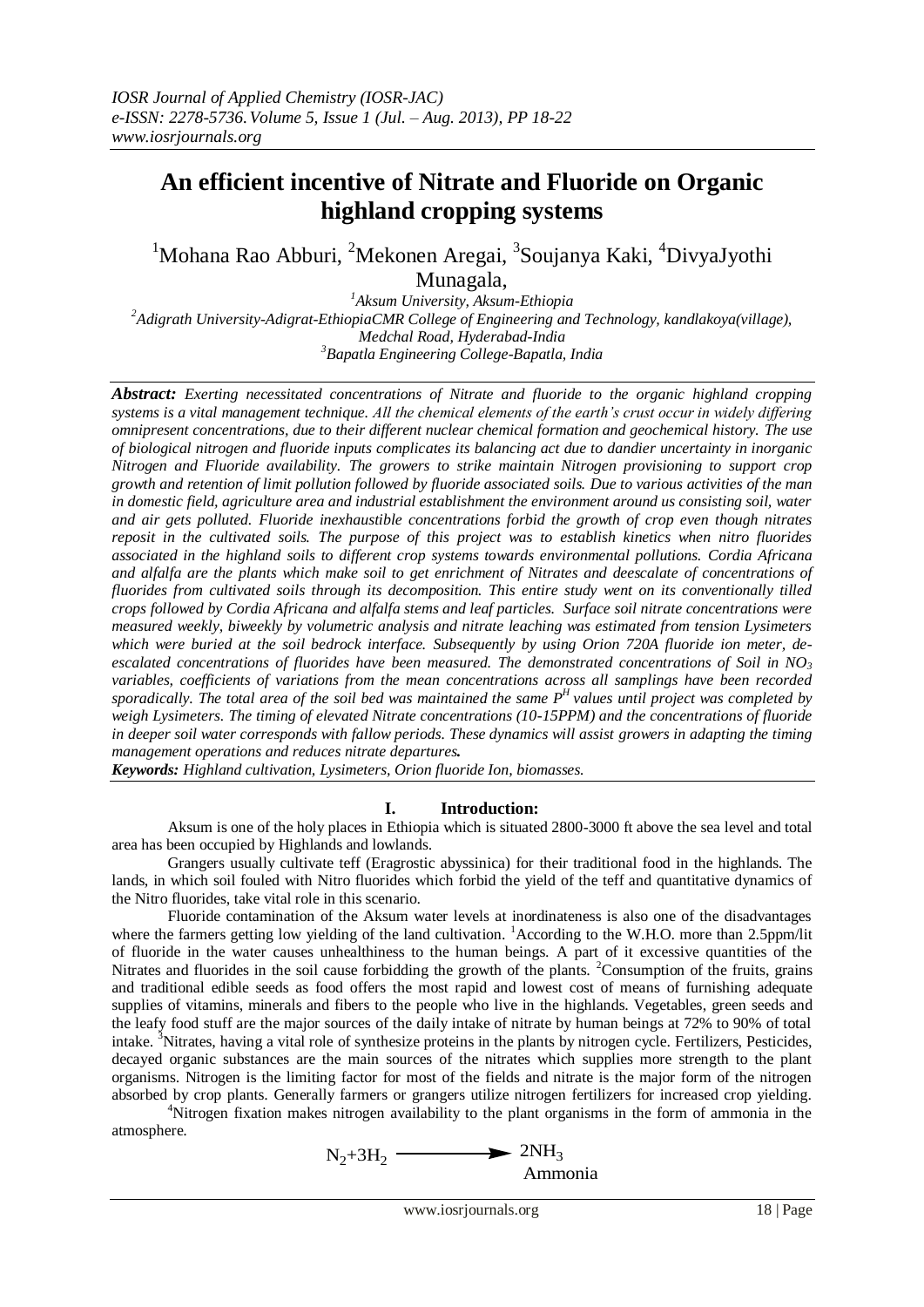Thus obtained ammonia is to be converted amino acids by biosynthesis in the animals especially.



## Glycine (Aminoacid)

Fluoride contamination in the soil is also one of the drives to deescalate the crop yielding.

This Project mainly focused on enrichment of Nitrates, diminutions of fluorides in the soils by adding biomasses like Cordia Africana and alfalfa in the soil.

### **II. Materials and Methods:**

This project exclusively carried out in the highlands during monsoon seasons. <sup>5</sup>The samples and sampling soils have been collected randomly for identification and analysis of Nitrates and fluorides in the soils before adding biomasses and later around the acre. Selection of the land which exhibits wet dry conditions during winter season would be advisable for this project.

#### **Preparation of Biomasses**

<sup>6</sup>The greened stem parts of the Cordia Africana and alfalfa plants have been allowed to dry made them into powders of the mixture as biomasses. Soil bed Preparation

Nearly 200sqft of land has been selected and it was divided into six square parts (nearly each part is 33.33sqft) for conducting this experiment during November-January. All sample soils have been collected before adding the biomass and after vice versa. Each experimental reading takes place through the equipments which have been used in the experiment. Nearly 2-3 inches of surface layer of the soil has been utilized for soil examination sporadically at each soil bed.

#### **Experimental Equipments**

Soil bed Lysimeter<sup>7</sup>: This is exclusively useful for calibration of Nitrate quantities of Soil samplings. The lysimeter is to be placed down of the semi surface of the soil, so that nitrates quantities can be measured sporadically.

Fluoride ion meter<sup>8</sup>: Orion 720A is used for determination of fluoride concentrations on time intervals. Maintained  $P^H$ :  $\frac{9}{7.3}$ -7.8  $P^H$  was being maintained during this experiment.

Dil.NaOH Solution: <sup>10</sup>To maintain required PH in the soil, 0.001N NaOH is used during this experiment.

#### **Experimental Operation:**

In the first phase of this experiment, randomly collected soil samples have been examined by using lysimeter and fluoride ion for determination of Nitrate and Fluoride quantities.

The nitrates and fluoride quantities have been determined at the level of normal stage in the soils (Table: 1). It shows around 12mg/kg to 13.6mg/kg for nitrates in the soil beds, in fact 33mg/kg to 40mg/kg is required for fertile lands (W.H.O), where as fluoride concentration shows 3.5mg/kg to 4.2mg/kg, according to W.H.O the range of fluoride could be around 1.5mg/kg to 3.0mg/kg, for dandier yield in the lands.

Evaluation of Nitrates step-up in the soil and Fluorides step-down in the same sample soils, Cordia Africana and Alfalfa biomasses added to the respective soils with unequal quantities. One Kg of biomass added to soil bed1, 1.5kg of biomass added to soil bed2, 2.0kg added to soil bed3, and so on. Each of the soil bed has been mixed with 0.5 kg of biomass form soil bed1 to soil bed6 increasing level. Analysis and their observations have been recorded once in a 15 days. Table 2, Table3 and figure2, figure3 show the result of biomass soil beds after 15 days and 30days respectively.

Table 1: Initial quantities of the Nitrates and Fluorides in the soil samples (before adding Biomasses)

|                                                                                                                                                        | Soil<br>bed | Soil<br>bed | Soil<br>bed | Soil<br>bed | Soil<br>bed | Soil<br>bed |
|--------------------------------------------------------------------------------------------------------------------------------------------------------|-------------|-------------|-------------|-------------|-------------|-------------|
|                                                                                                                                                        | No:1        | No:2        | No:3        | No:4        | No:5        | No:6        |
|                                                                                                                                                        | 12.5        | 12.0        | 13.1        | 12.9        | 13.6        | 12.3        |
| <b>Nitrates</b><br>(NO <sub>3</sub> )<br>mg/kg                                                                                                         |             |             |             |             |             |             |
| Fluorides<br>$(\mathrm{F}% _{H}^{\ast})^{\ast}=\mathrm{Tr}_{H}(\mathrm{F}_{H}^{\ast})^{\ast}=\mathrm{Tr}_{H}(\mathrm{F}_{H}^{\ast})^{\ast}%$<br>)mg/kg | 3.5         | 3.9         | 4.2         | 3.7         | 3.9         | 4.1         |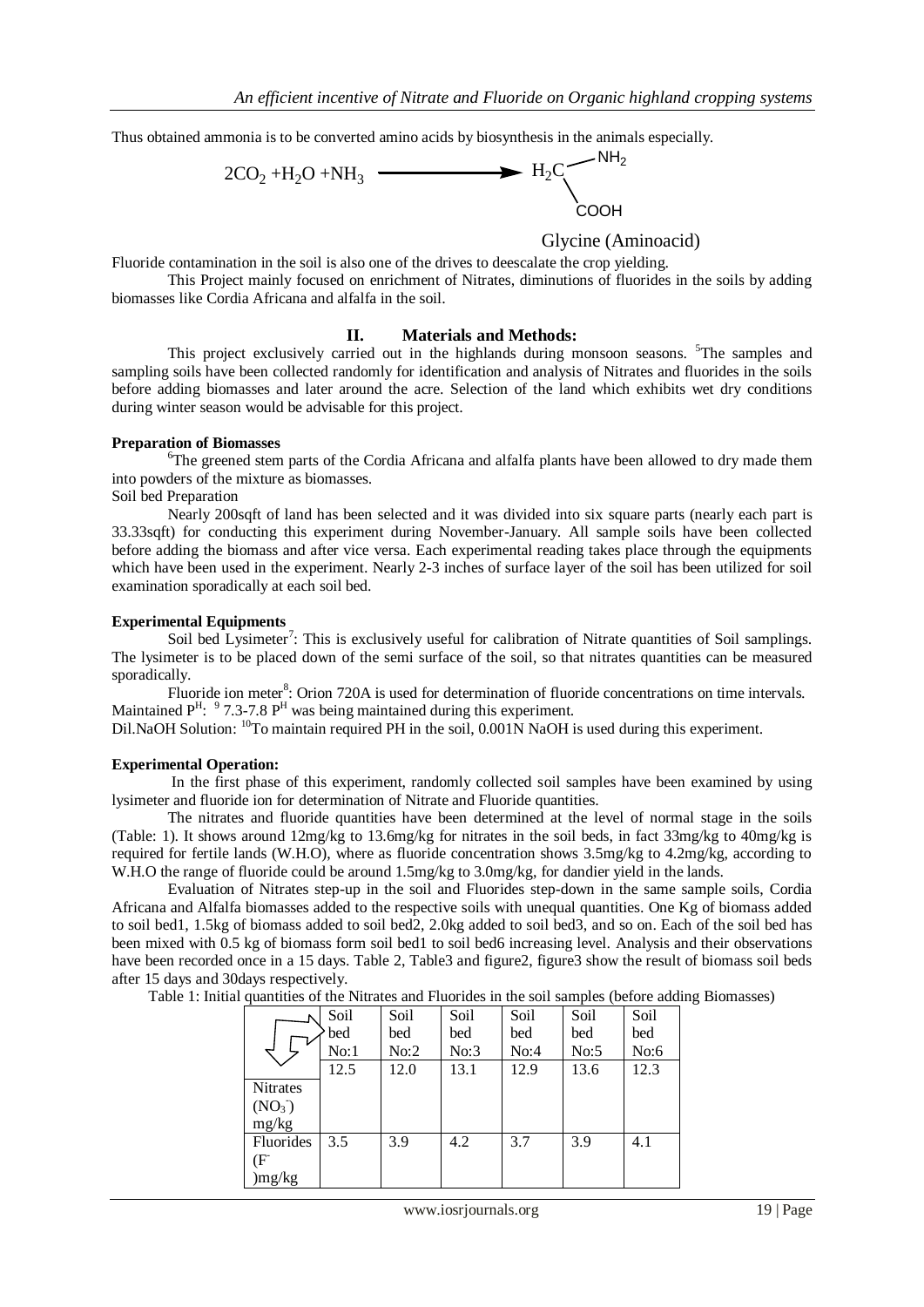

**Figure 1 Initial Concentrations of Nitrates& Fluorides in the soil beds**

Table.2: Estimation of Nitrates and Fluorides in the soils after adding biomass later 15days.

|                                         | Soil bed<br>$\text{So:}1(1\text{kg})$<br>mass<br>added) | Soil<br>bed<br>No:1(1.5kg)<br>mass<br>added) | Soil bed<br>No:3(2kg)<br>mass<br>added) | Soil<br>bed<br>No:4(2.5kg)<br>mass<br>added) | Soil<br>bed<br>No:5<br>(3Kg)<br>mass | Soil<br>bed<br>No:6<br>(3.5Kg)<br>mass |
|-----------------------------------------|---------------------------------------------------------|----------------------------------------------|-----------------------------------------|----------------------------------------------|--------------------------------------|----------------------------------------|
| Nitrates<br>(NO <sub>3</sub> )<br>mg/kg | 18.0                                                    | 20.5                                         | 24.6                                    | 28.6                                         | added)<br>29.0                       | added)<br>28.8                         |
| Fluorides<br>(F<br>)mg/kg               | 3.4                                                     | 2.9                                          | 3.0                                     | 2.6                                          | 2.2                                  | 3.9                                    |

**Figure 2Concentrations of Nitrates &Fluorides in the biomass Soil beds after 15days**

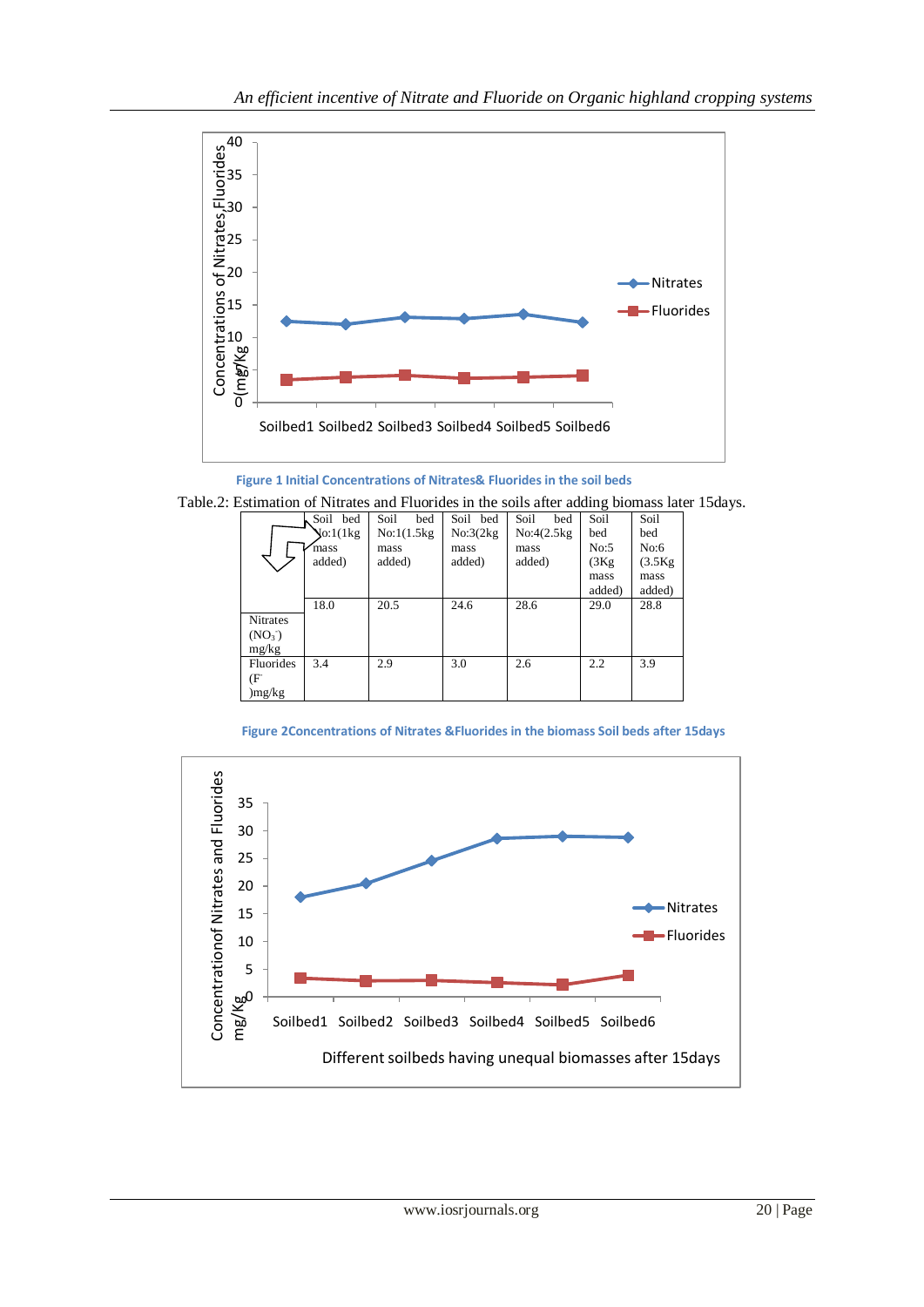|                    | Soil<br>bed | Soil<br>bed | Soil<br>bed | Soil<br>bed | Soil   | Soil    |
|--------------------|-------------|-------------|-------------|-------------|--------|---------|
| No:1(1kg)          |             | No:1(1.5kg) | No:3(2kg)   | No:4(2.5kg) | bed    | bed     |
|                    | mass        | mass added) | mass        | mass added) | No:5   | No:6    |
|                    | added)      |             | added)      |             | (3Kg)  | (3.5Kg) |
|                    |             |             |             |             | mass   | mass    |
|                    |             |             |             |             | added) | added)  |
|                    | 21.0        | 22.5        | 26.6        | 28.9        | 33.2   | 30.2    |
| Nitrates           |             |             |             |             |        |         |
| (NO <sub>3</sub> ) |             |             |             |             |        |         |
| mg/kg              |             |             |             |             |        |         |
| Fluorides          | 3.2         | 2.8         | 2.5         | 2.3         | 1.9    | 2.7     |
| $(F)$ mg/kg        |             |             |             |             |        |         |

Table.3: Nitrates and Fluoride Concentrations in the biomass soils after 30days.



## **III. Results and Conclusions:**

This experiment exclusively concentrates on escalating the quantities of Nitrates and De-escalates of Fluorides in the fertile high lands by adding biomasses at  $19^0C-25^0C$  followed by 7.3-7.8P<sup>H</sup>. Targeted Soil beds showing initially 12-13.6mg/kg of nitrates and 3.5-4.2mg/kg fluorides by lysimeter and fluoride ion meters, subsequently biomasses have been added to the Soil bed1-1kg, Soil bed2-1.5kg, Soil bed3-2.0kg, Soil bed4-2.5kg, Soil bed5-3.0kg, Soil bed6-3.5kg. All soil beds and soil layers have been set properly and 2-3" of soil each bed has been taken for analysis. Appraisal of nitrates and fluorides have been observed after 15days as nitrate quantities escalating way as 18.0mg/kg to 29mg/kg and fluorides 3.9mg/kg to 2.2mg/kg de-escalating way been observed (table.2, figure.2) by biomass adsorption of soils.

Especially soil bed5 shows 29.mg/kg, where as soil bed6 shows 28.8mg/kg, indicates that 3.0kg of soil adsorbed in the soil at saturated level as 3.5kg of biomass gave 28.8mg/kg on hyper saturation. The concentrations of fluorides also decreased at distinguishable quantities as up to 2.2mg/kg. 1.5mg-2.5mg/kg of fluoride in the soils gives dandier yield of the fertile crops. Similarly Nitrates and their quantities enhanced by adsorption of the biomass after 30days up to 33.2mg/kg. Fluoride concentration also decreased at optimal level from 4.1mg/kg to 1.9mg/kg (table.3).

When the nitrate concentrations maintain around  $34mg/kg$  to  $40mg/kg$  the crop would be better yield followed by fluoride concentrations as much as less than 2.5mg/kg.

#### **Acknowledgements:**

We (authors) are expressing our sincere gratitude to those who have contributed their valuable support towards financial and sophisticated lab facility for accomplishing this experiment, especially the President of Aksum University Dr.Mebrahtom Mesfin, the Dean of the College of Natural and Computational Sciences Mr.Tewodros Aregai who gave us abundant help to complete this project on time.

Mr.Ratna rao Abburi, who gave us technical soil calculations and figures, is being felicitated by our sincere wishes.